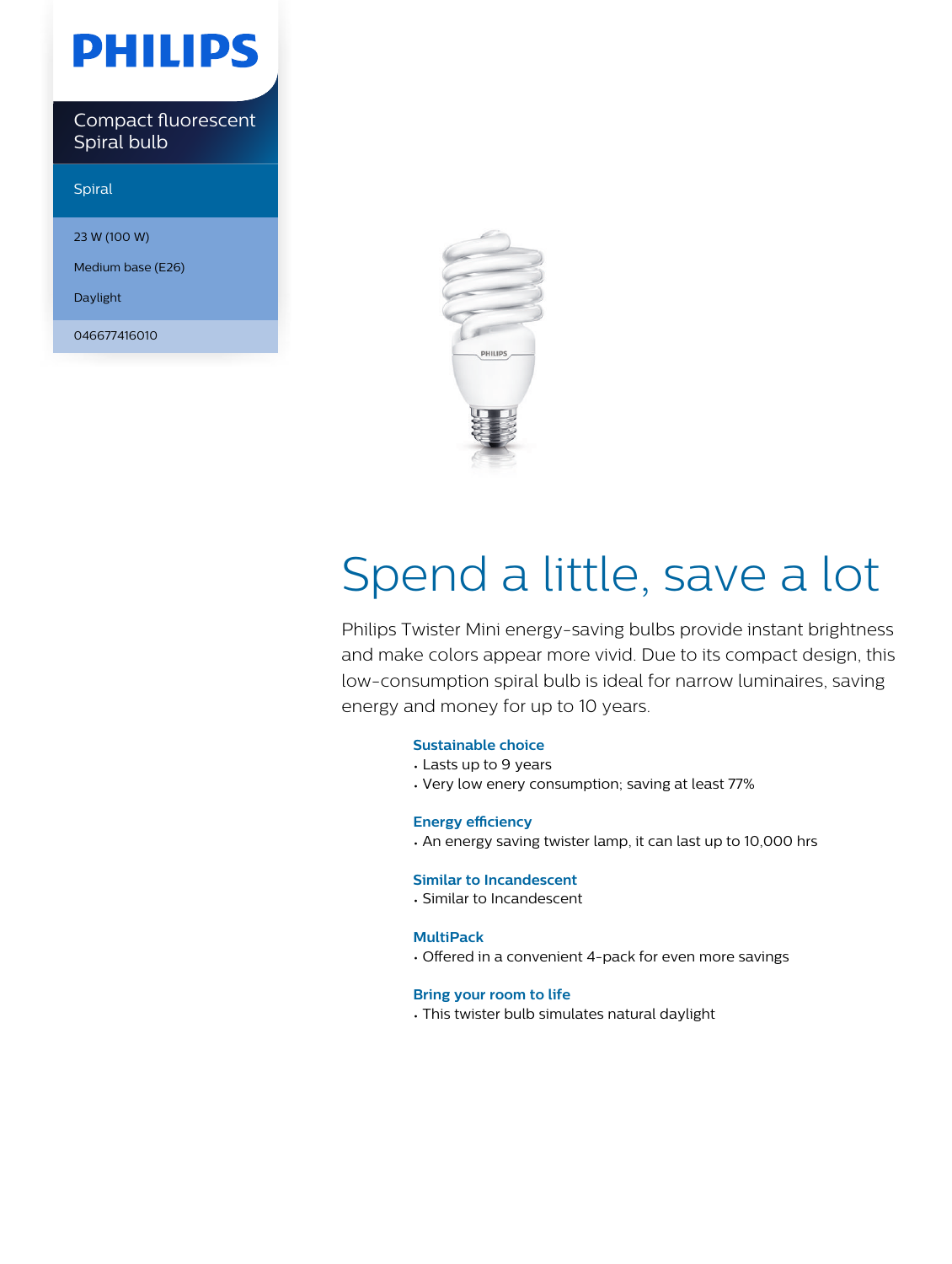### 046677416010

## **Highlights**

#### **Lifetime 9 years**

With a lifetime of up to 10,000 hours, this Philips CFL lamp will ensure your desired atmosphere for up to 9 years\*.

#### **Saving up to 77%**

By replacing traditional light bulbs with a Philips CFL alternative, you will gain immediate, signicant, energy savings while contributing to a sustainable planet.

#### **Energy efficient lamp**

This bulb saves up to \$84.70 in energy costs when you replace a 100 Watt incandescent with this 23 Watt compact fluorescent light bulb\*\*.

#### **Similar to Incandescent**

This CFL lamp is perfect for general lighting. Ideal for table lamps and wall sconces.

#### **Multi Pack**

A convenient 4-pack for even more savings

#### **Daylight 6500K**

Light can have different color temperatures, indicated in units called Kelvin (K). Bulbs with a low value produce a warm, more cozy light, while those with a high Kelvin value, create a cool, more energizing light.

### Specifications

#### **Bulb characteristics**

- Shape: Spiral
- Dimmable: No
- Socket: E26
- Lamp shape code: Mini Twister

#### **Bulb dimensions**

#### • Height: 139 mm

• Width: 132 mm

#### **Durability**

- Average life (at 2.7 hrs/day): 9 year(s)
- Nominal lifetime: 10,000 hour(s)

#### **Light characteristics**

- Application: Extra brightness
- Color temperature: 6500 K
- Light Color Category: Daylight
- Nominal luminous flux: 1600 lumen

#### **Power consumption**

- Wattage: 23 W
- Wattage equivalent: 100 W

#### **Rated values**

- Rated lifetime: 10,000 hour(s)
- Rated luminous flux: 1600 lumen

#### **Bulb characteristics**

- Shape: Spiral
- Application: Extra brightness
- EAN/UPC product: 046677416010
- Height: 139 mm
- Average life (at 2.7 hrs/day): 9 year(s)
- Net weight: 0.312 kg
- Rated lifetime: 10,000 hour(s)
- Gross weight: 0.469 kg
- Rated luminous flux: 1600 lumen
- Width: 132 mm
- Height: 12.300 cm
- Socket: E26
- Color temperature: 6500 K
- Length: 27.400 cm
- Light Color Category: Daylight
- Width: 6.900 cm
- Nominal luminous flux: 1600 lumen
- Material number (12NC): 929689750003
- Wattage: 23 W
- Wattage equivalent: 100 W
- Lamp shape code: Mini Twister